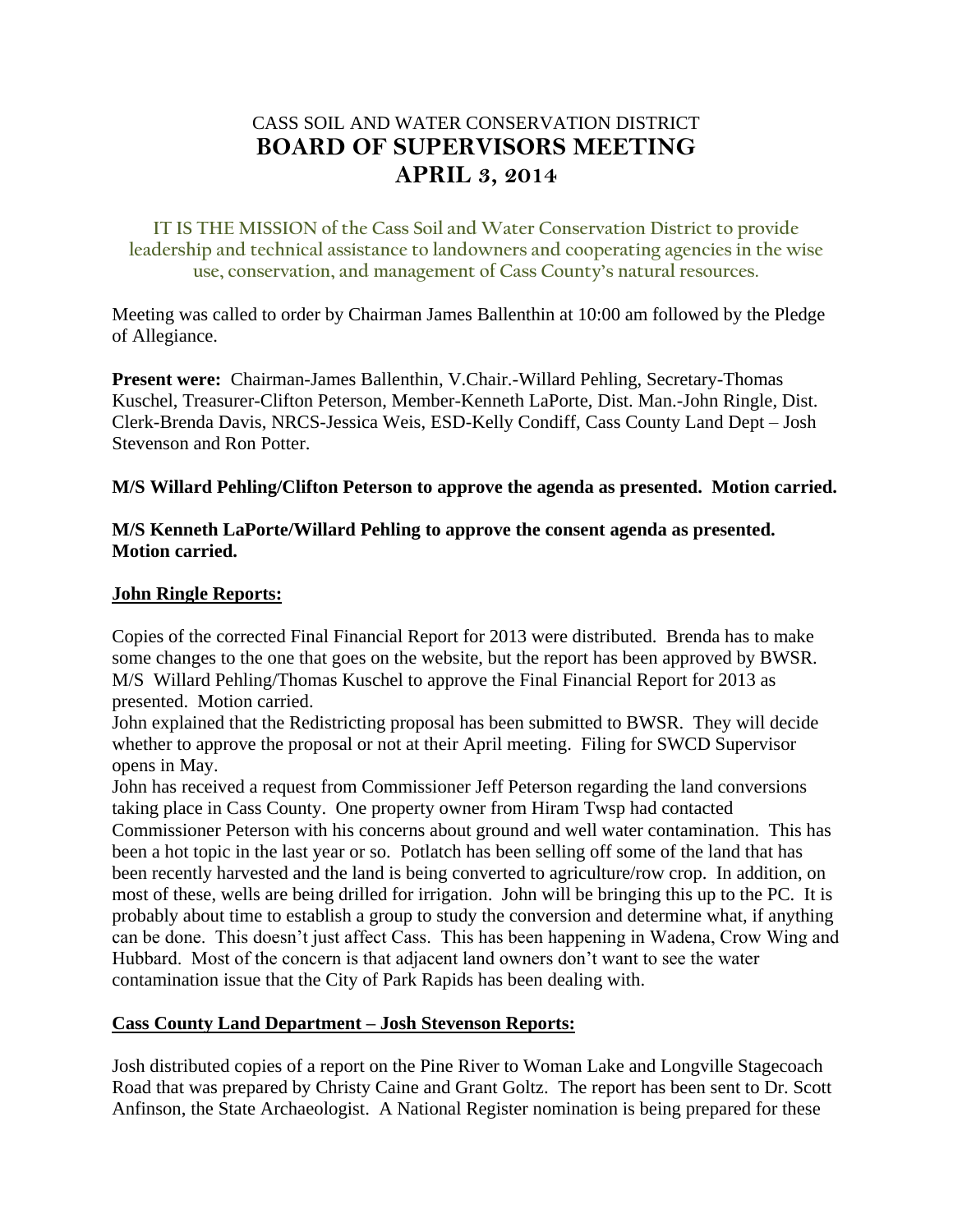properties. Christy and Grant did a very good job of identifying the historic site. The report details articles found and locations of the main building and shop that were used by people traveling between Pine River and Longville. No action is required at this time. The neighboring property owners are interested in selling land from the family to the Land Department. The land sale when approved, will actually allow the Land Department better access to the land that they want to harvest that is adjacent to the Stagecoach Road.

The Land Department will be offering 51 parcels for sale at Public Auction. Several of the parcels are within the city limits of Pillager. The city of Pillager wants to purchase the lots but can only do so through the Land Department and Public Auction.

Josh introduced Ron Potter at this time. Ron is with the Coalition of Recreational Trail Users. The coalition would like to see a new trail map produced. The US Forest Service has one way of publishing their map and DNR has another way of publishing their map. The county has yet another way to publish their map. What would be ideal is to put together one map that combines all three and present it in such a way that the rider could understand when a trail is actually open and where it connects from County to State to US. Ron would like a letter of support from the SWCD supervisors. Jim and Will had some concerns. One being that some of the trails should be designated as foot traffic only. Second being that some of the trails are wet part of the year and dry the rest. A lot or the trails, whether being County, State of US will need to be field verified. The board suggested that Ron work with the different agencies and come up with a draft map first and then come back to the SWCD.

## **Kelly Condiff Reports:**

Kelly presented two new forester contracts to review and sign. Stan Grossman of Itasca Woodland Services Inc and Bud Bertschi. M/S Thomas Kuschel/Willard Pehling to approve and sign both contract. Motion carried.

AIS pledges are coming in. So far we have actually received \$300.00 but Kelly expects to receive no less than \$100.00 from most of the townships in Cass County. We should receive funds from most of the lake associations after they start meeting this spring.

Tom Kuschel had a request from one lake association that would like to see a couple boat access areas removed completely. These are county access and it would be up to the county. The company that SWCD is contracting with will pay the AIS Inspectors \$10.00 per hour and the SWCD will reimburse at \$14.00 per hour. The county has pledged \$5.000 to the project and the SWCD has pledged \$5,000 to the project. Kelly would like to have one SWCD supervisors help in the interview process for a Coordinator. There are two individuals so far interested in the position. One is Jamin Carlson and the other is Stephany Shearen. This is the only individual that will be hired by the SWCD. \$4,000 from the grant will help fund this position. M/S Willard Pehling/Kenneth LaPorte to have John Ringle enter into a contract with Employment Resource Center for the AIS Inspector Positions. Motion carried. M/S Kenneth LaPorte/Clifton Peterson to hire an AIS Coordinator through the SWCD to be paid \$14.00 per hour to be paid out of grant and donated funds. Motion carried.

Cliff will act as a judge for the oral presentation part of the Area VIII Envirothon. M/S Willard Pehling/Clifton Peterson to donate \$250.00 to Area VIII Envirothon. Motion carried.

## **NRCS – Jessica Weis Reports**: